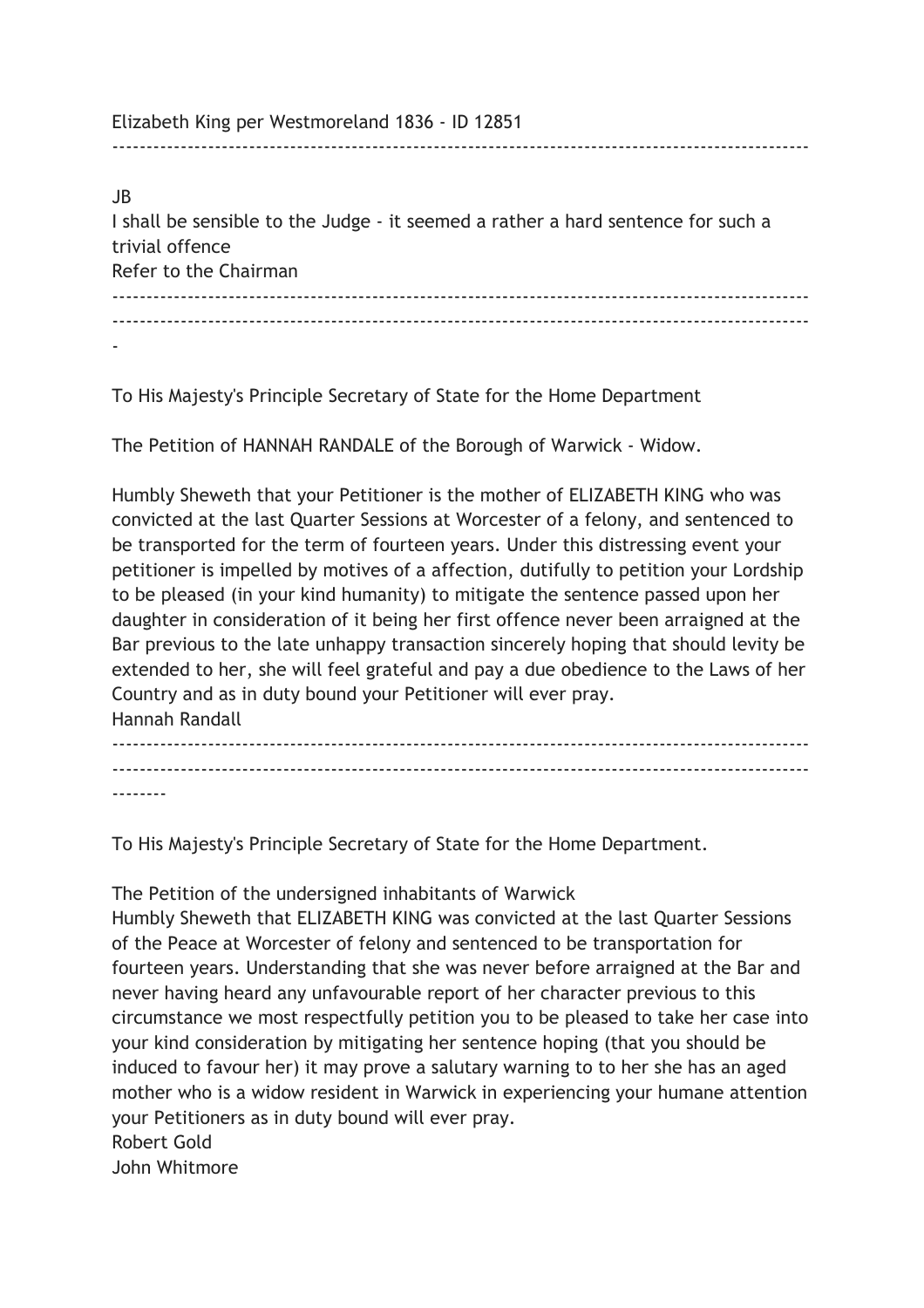Joseph Dolphin And another 30 signatures. ------------------------------------------------------------------------------------------------------ ------------------------------------------------------------------------------------------------------

----

Mansion House Bensworth Evesham 23 July 1836

## My Lord

I have the honour to receive your Lordships letter with the Petition in behalf of ELIZABETH KING tried and convicted before me at the last Midsummer Quarter Sessions for the County of Worcester for the crime of stealing from the person by last message mail. The facts of the case are this JOSEPH ADAMS a Labouring man came to Bromsgrove Fair on the 24th June he went into a Public House, had a pint of beer. The Petitioner ELIZABETH KING and ANN STEPHENS who was convicted with her under the same indictment, place themselves one on each side of him in the Passage as he was going out - KING held up his smock [ ] and put her hand to the flap of his breeches whilst STEPHENS on the other side picked his pocket of his purse containing one sovereign, two half crowns, five shillings, both prisoners immediately ran away together into another Inn a few yards distant followed by ADAMS crying out that he had been robbed, on entering the house after the women he was collard by a man and stopped from pursuing the women. James Oakes saw the whole transaction , saw STEPHENS as she passed the man collard ADAMS give something into his hand as they entered the house, KING was apprehended in the house by a Police Constable. STEPHENS ran away followed by Oakes who overtook and brought her back to the Constable who searched both the women and found but two pence halfpenny upon them. The Prisoners were defended by Council , brought no evidence, enguiry was made by the Head of the Bromsgrove Police who apprehended the prisoners who believed them to be persons of a low character gaining a disreputable living by attending fairs. Both prisoners willingly [ ] in consent in connection with a gang of thieves and there does not appear to me to be any [dist ] in their defence fault. They were unknown in the gaol at Worcester. The Prisoners say nothing to the character or mode of life of the convict and in the feeling of sympathy for the [ ] and [ ] of those who degrade themselves by the commissioning of crimes I most cordially join- but in the absence of any mitigating circumstances - good character sudden temptations - want - early youth or contradicting testimony - I have great regret to be obliged to conclude that the case of both the prisoners is one of premeditated plunder without extenuating circumstances and consequently that the punishment awarded by the Law with the intention of preventing the like offences by others - can have no other reason [ ] for mitigation than that pity which must ever be felt for the unfortunate criminal.